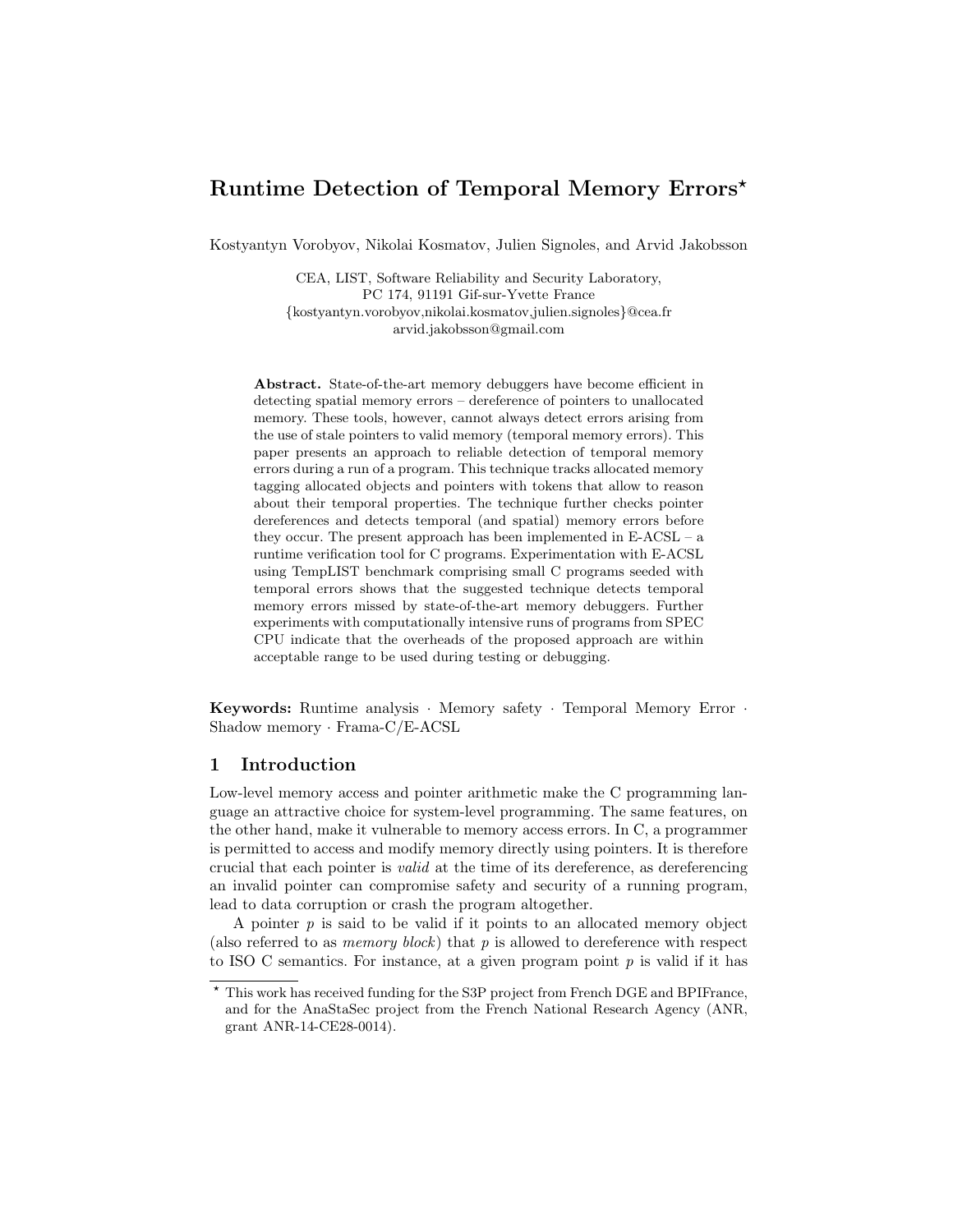been made point to dynamically-allocated memory or a variable within an active scope. Once that memory has been deallocated all its pointers become invalid.

Motivation State-of-the-art memory debuggers [\[3](#page-15-0)[,7,](#page-15-1)[22,](#page-16-0)[20\]](#page-16-1) have become efficient in detecting spatial memory errors (accesses to unallocated memory). These tools track memory allocated by a program at runtime and report an error if a program attempts to access a memory location that has not been tracked. Memory debuggers, however, cannot detect uses of invalid pointers in all cases. Consider, for instance, the following code snippet.

```
1 int *p = \text{malloc}(sizeof(int));2 free(p);<br>3 int *q = malloc(sizeof(int));
4 * p = 1;
```
<span id="page-1-0"></span>Execution of the assignment at Line [4](#page-1-0) leads to an error. This is because the block initially pointed to by p has been deallocated making p a stale pointer to unallocated memory. In a typical execution, however, the second call to malloc at Line [3](#page-1-1) can reuse the freed space and place the newly allocated block at the same location as the first one implicitly making p point to the allocated memory. A memory debugger analysing the code observes an access to the allocated memory and does not raise an alarm. Such behaviour, however, is not enforced by ISO C semantics, thus another execution can put the second allocation in a different area. Dereference of a pointer to an allocated memory block that has not been made point to it leads to a *temporal* memory error.

Admittedly, memory debuggers try to avoid temporal errors by using so called quarantine zones, an approach that attempts to allocate new blocks at new addresses and make stale pointers refer to unallocated memory. With this strategy the allocator returns fresh addresses within some allocation buffer. However, once the address space of the buffer is exhausted, the allocator starts to reuse freed memory making occurrence of undetected temporal errors possible.

Most importantly, while the present techniques can catch certain instances of temporal errors on a program's heap, they provide little protection against stack-based temporal issues<sup>[1](#page-1-2)</sup>. Consider the example program in Listing [1.](#page-1-3)

```
1 int main () {
2 int *p; // 'p' is invalid
         \overline{1}4 int i = 9;<br>5 p = k i ; //5 p = &i ; // 'p ' made point to 'i '
6 } // 'p ' becomes invalid
7 int j = 8; // 'j ' is allocated at the same address as 'i '
8 *p = 1; // the assignment changes the value of 'j ' through 'p '
9 } // even though 'p ' has never been made point to 'j '
```
Listing 1. Example program containing a temporal error.

<span id="page-1-4"></span>In the assignment  $\ast p = 1$  at Line [8](#page-1-4) p is likely to be invalid temporally but valid spatially. This is because a typical C compiler (such as GCC) allocates i and j at the same address (since i is released before j is allocated). The assignment

<span id="page-1-2"></span><sup>1</sup> Recent versions of AddressSanitizer provide experimental support for detecting stack-based temporal errors [\[18](#page-16-2)[,27\]](#page-16-3). However, at the time of developing the proposed approach this feature was not enabled in the mainstream version of the tool.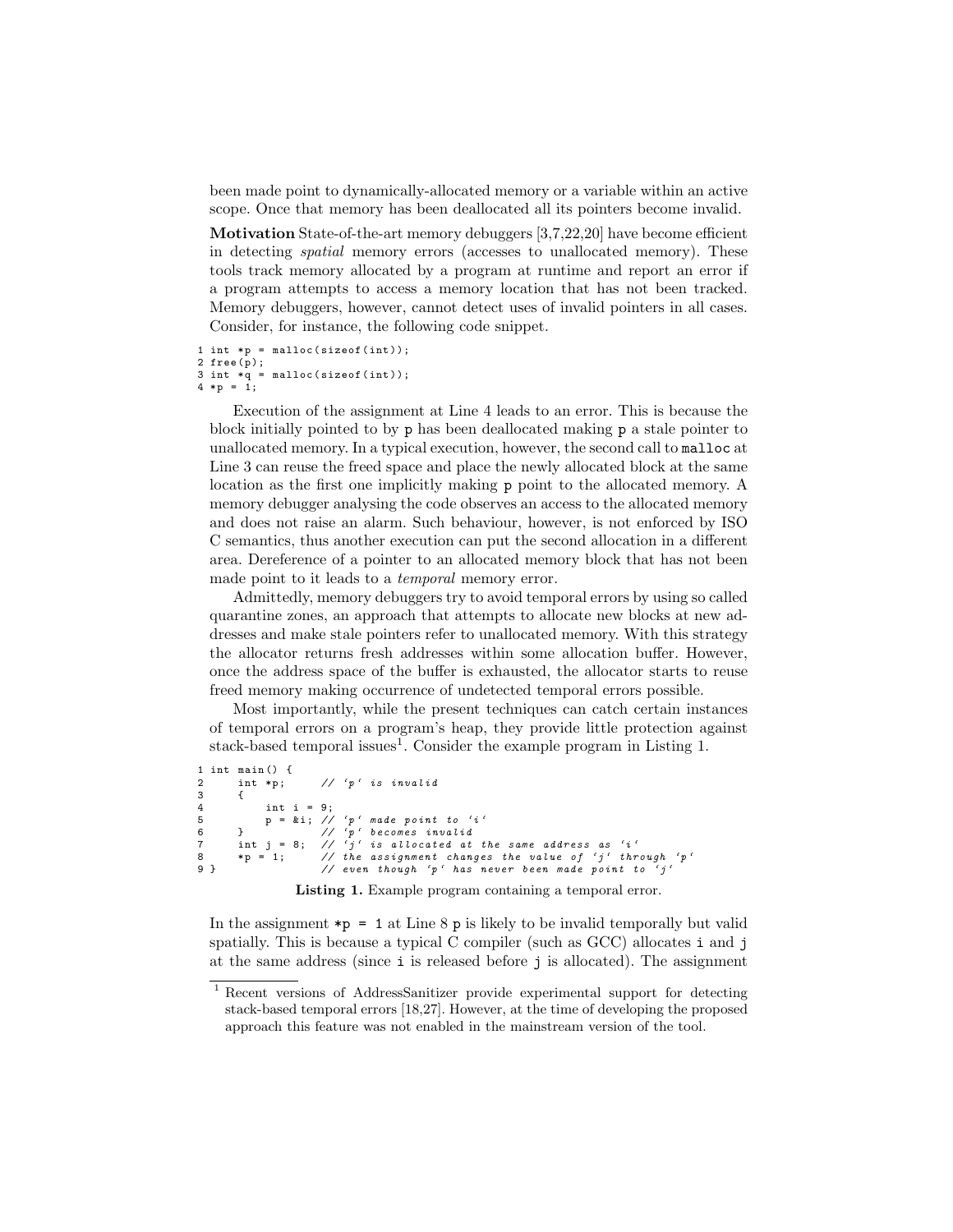at Line [8](#page-1-4) therefore results in a temporal error and changes the value of j via p even though p has never been set to point to j.

In a typical execution of the program shown in Listing [1](#page-1-3) the temporal error at Line [8](#page-1-4) is undetected because allocation and deallocation of program variables is delegated to a compiler. Adopting a different allocating strategy by tampering with automatic allocation is not feasible and has the same problems with detecting temporal errors as the heap-based approach.

Other techniques to detecting temporal memory issues exist. For instance, Safe C [\[2\]](#page-15-2) detects temporal memory errors by associating memory blocks and pointers with capabilities that identify allocations uniquely. A pointer is valid if its capability matches the capability of the memory block it points to. Safe C detects temporal errors, but it also modifies pointer representation that breaks legacy programs. MemSafe [\[24\]](#page-16-4) detects temporal errors by adding additional assignments that convert temporal issues into spatial. This presents a difficulty during dynamic analysis because pointer addresses can be computed at runtime.

Approach This paper proposes a solution to reliable detection of temporal errors that does not require compiler modifications or customized allocation strategies. Instead, the proposed technique associates tracked allocations with capability-like identifiers that allow to reason about temporal validity of pointers and detect temporal errors.

The present approach has been implemented in the E-ACSL [\[4\]](#page-15-3) plug-in within the Frama-C [\[13\]](#page-15-4) source code analysis platform. To assess error detection capabilities of the proposed technique its authors have created a benchmark called TempLIST comprising 15 small C programs seeded with temporal memory errors. Experimentation with E-ACSL using TempLIST programs has shown that the present approach detects errors missed by such state-of-the-art memory debuggers as AddressSanitizer [\[20\]](#page-16-1) or MemCheck [\[22\]](#page-16-0). Further experimentation with programs from SPEC CPU benchmarks [\[25\]](#page-16-5) has shown an average runtime overhead of 42% compared to conservative checking for spatial violations only.

# Contributions

- An approach to runtime detection of temporal memory errors in C programs.
- An implementation of the proposed approach using E-ACSL.
- A C benchmark called TempLIST for evaluating precision of runtime analysers with respect to detection of temporal memory errors.
- Empirical evaluation of the proposed approach using TempLIST and SPEC CPU benchmarks.

# <span id="page-2-0"></span>2 Temporal Error Detection

The present technique instruments an input program  $P$  with statements that monitor its execution and detect temporal errors before they occur. A run of an instrumented program  $P'$  tracks every memory block  $B$  allocated by  $P$  using a metadata storage M that tags B with a unique identifier called an *origin* number and records its bounds. Origin numbers allow to distinguish between different allocations even if these allocations occupy the same address space. Block bounds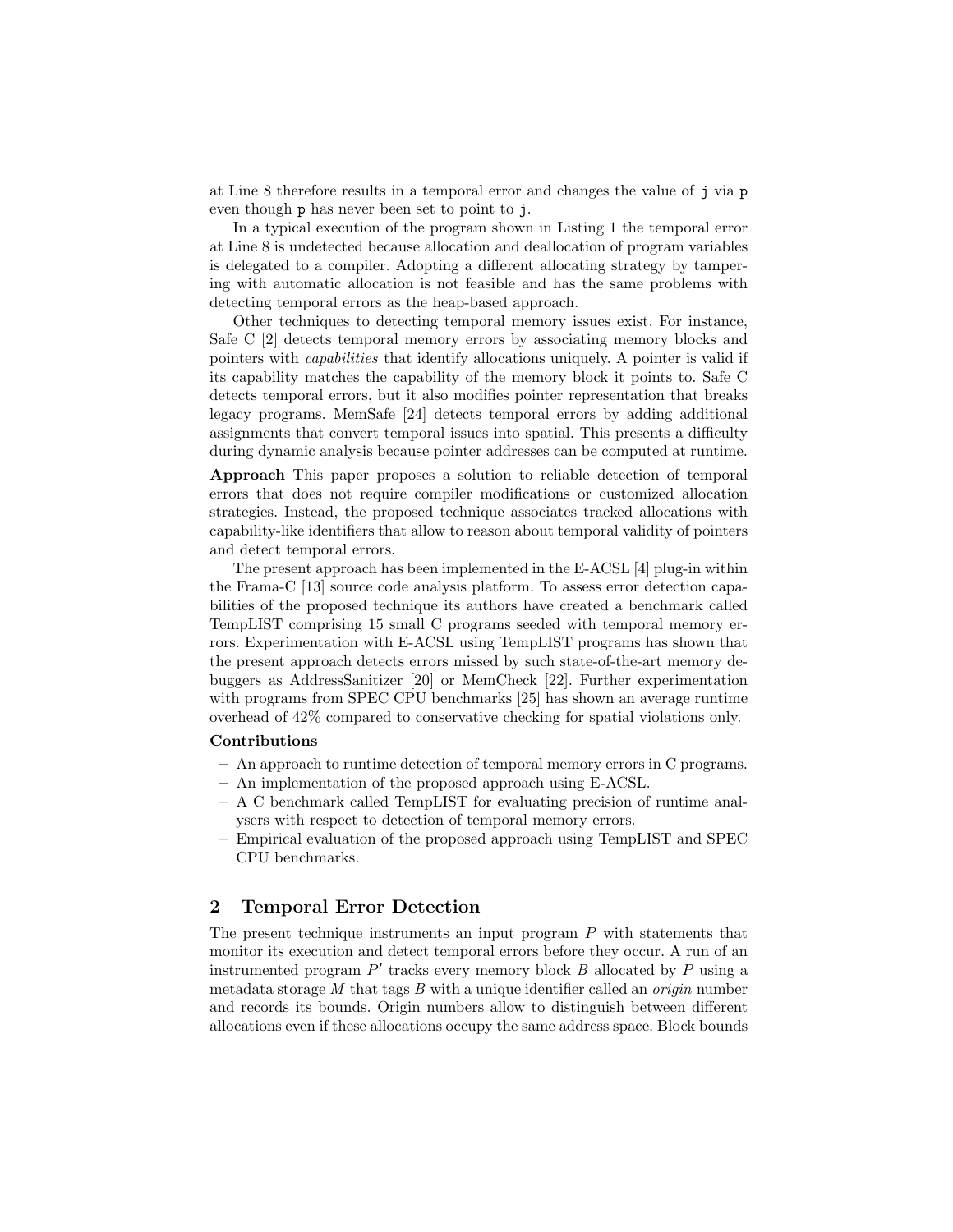make it possible to identify whether a given address belongs to an allocated memory block and compute the start address and the origin number associated with that block. M also tracks program pointers. Each pointer variable (that is, a left-value of a pointer type) is mapped to a referent number – an origin number of the memory block the pointer (should) refer to. During its execution the instrumented program  $P'$  observes assignments that involve aliasing and updates referent numbers. Temporal errors are detected by checking pointer validity before dereference. For every pointer  $p$  to an allocated memory block  $B$ the monitor compares the tracked referent number of  $p$  to the origin number of B. A temporal error is detected if these numbers do not match.

Example Consider an execution of the program shown in Listing [1](#page-1-3) where i and j are allocated at the same address. The temporal error occurring at Line [8](#page-1-4) is detected via the proposed approach as follows. Declarations of variables p, i and j (allocated on a program's stack) assign unique origin numbers to each of these variables. Assume p, i and j are assigned 1, 2 and 3 respectively. Direct pointer assignment  $p = \&i$  at Line [5](#page-1-5) (which makes p point to i) stores the origin number of i as the referent number of p. That is, after the execution of the assignment the referent number of  $p$  becomes 2. Finally, the temporal error at Line [8](#page-1-4) is detected by comparing the referent number of p with the origin number of the memory block p actually points to. Since p has the referent number of 2 while pointing to j (whose origin number is 3), the analysis concludes that even though p points to an allocated memory block its dereference leads to a temporal error.

The following sections now describe the present technique in greater detail.

#### 2.1 Memory Allocation and Validity

At runtime a C program allocates memory in units called memory blocks that typically describe memory allocated automatically for program variables or heap allocations via functions such as malloc. A memory block is represented by a contiguous memory region described by its start and end addresses. The start address of a memory block B (denoted  $start(B)$ ) is less than or equal to its end address (denoted  $end(B)$ ). The length of B is the difference between the block's end and start addresses increased by one. A memory address a is said to belong to a memory block  $B$  (and  $B$  is said to *contain a*) if  $a$  is greater than or equal to the start address of B and less than or equal to its end address.

A pointer  $p$  is said to *point* to a memory block  $B$  (and  $B$  is said to be pointed to by p) if p stores an address belonging to B. To simplify the presentation it is assumed that pointer arithmetics operations use byte offsets. For instance, for pointer p of any type that stores address  $0x100$ ,  $p + 5$  is  $0x105$ .

Let p be a pointer of type  $t*$  storing a memory address a. Let sz denote the number of bytes in the pointed location \*p (denoted sizeof(\*p)). At a given program point  $p$  is said to be *spatially* valid if  $a$  belongs to an allocated memory block B such that  $a + sizeof(*p) - 1 \leq end(B)$ . That is, the dereference of p (that reads size  $f(*p)$  bytes from a) should not exceed the bounds of B. At a given program point  $p$  is said to be *temporally* valid if it is valid spatially and B has not been deallocated after p has been made point to B.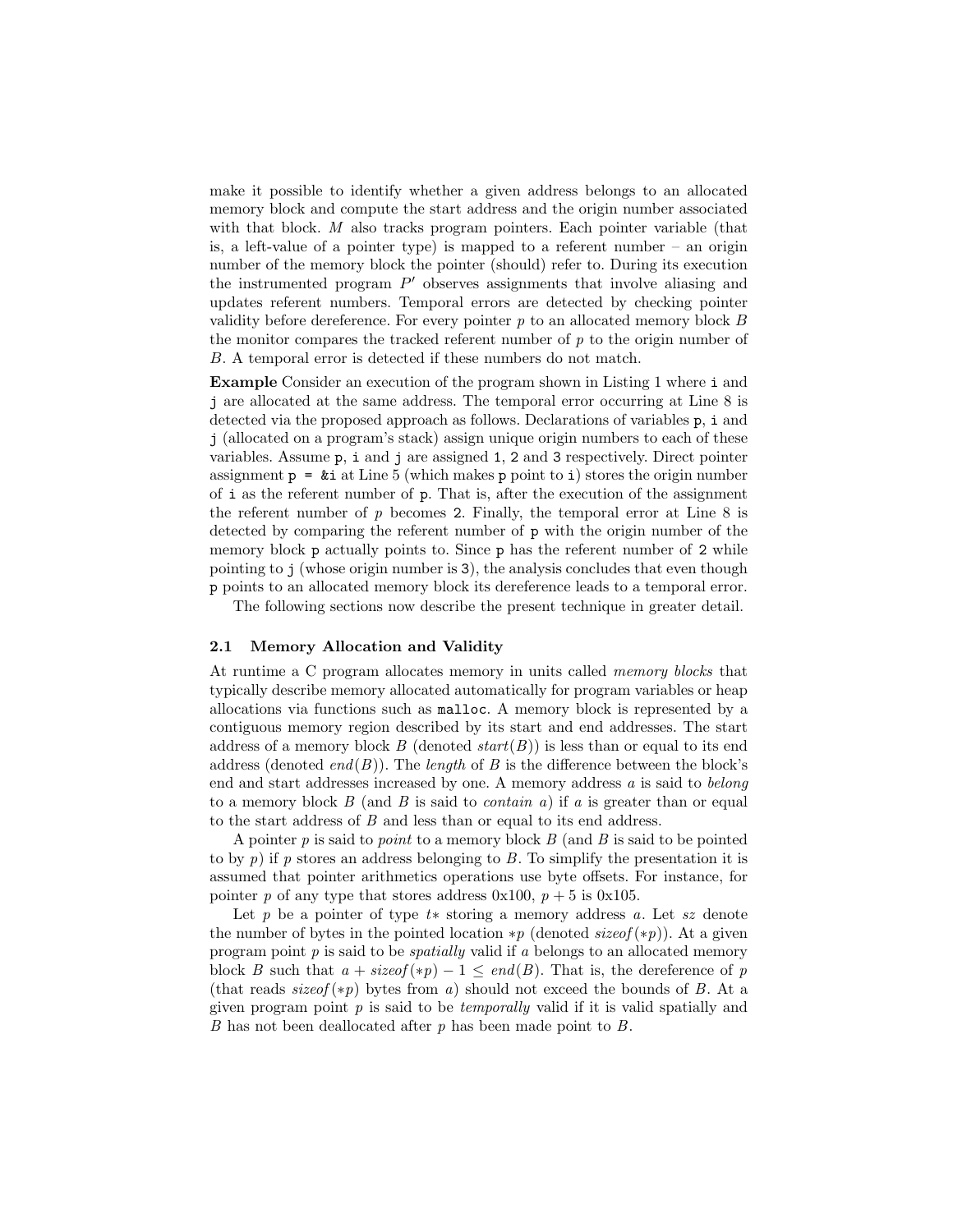The notion of spatial and temporal validity is extended to pointer arithmetic expressions of the form  $p + i$ , where i is an integer expression and p is a pointer (called the base of the pointer expression). The dereference of a pointer expression  $p + i$  is *spatially* valid if  $p + i$  is spatially valid and addresses given by the base p and the expression itself (i.e.,  $p + i$ ) belong to the same allocated memory block, and invalid otherwise. A dereference of a spatially invalid expression  $p + i$  leads to a spatial memory error. The dereference of a spatially valid pointer expression  $p + i$  is temporally valid if p is temporally valid. The dereference of a temporally invalid expression  $p + i$  leads to a temporal memory error.

For every allocated memory block  $B$ , a unique identifier, called the *origin* number of B and denoted  $\alpha(B)$ , is associated with B. If a is a memory address belonging to B, then  $\alpha(a) = \alpha(B)$ . For a pointer variable p (identified by its address  $\&p$ ) that has been made point to block B via address a (e.g. via  $p = a$ ), the referent number of p, denoted  $\gamma(\& p)$ , is defined as the orgin number of a, that is,  $\gamma(\& p) = \alpha(a)$ .

Dynamic metadata storage M that tracks information about memory allocation during a run of an instrumented program is represented by the substructures  $M_b$  and  $M_p$ .  $M_b$  keeps track of every memory block B allocated by the program at runtime recording its bounds and origin number  $\alpha(B)$ .  $M_p$  tracks program pointers such that each pointer p in  $M_p$ , identified by its address  $\&p$ , is mapped to a referent number  $\gamma(\&p)$ . Relevant implementation details of M are further discussed in Section [3.](#page-8-0)

#### 2.2 Key Instrumentations

Tracking allocated memory, updating referent numbers and checking validity of program pointers before their dereference is delegated to specific functions called from the instrumented program. This section discusses details of these functions and shows relevant examples of their use.

Tracking Memory Blocks Tracking allocated memory during a run of an instrumented program is enabled via functions *store* and *delete. store*( $a, s$ ) records a memory block of s bytes in length and a start address of a to the metadata storage  $M_b$ . Calls to *store* are added after declarations of variables or calls to memory allocating functions (e.g.,  $\text{malloc}$ ).  $delete(a)$  removes a memory block with start address a from  $M_h$ . Calls to *delete* are added at the end of scope of variable declarations or before calls to memory-deallocating functions such as free. The present approach also takes into account abrupt scope terminations (e.g., via goto statements) and emits additional store or delete statements as required. An example showing the use of store and delete in an instrumented program is shown in Section [2.4.](#page-7-0)

Updating Referent Numbers Referent numbers of pointers are updated using functions mapOrigin and mapReferent. mapOrigin( $\&p, a$ ) associates a pointer variable p identified by its address  $\&p$  with an origin number of address a (i.e.,  $\gamma(\& p) = \alpha(a)$ . For the case when a lies outside of a program's allocation the referent number of a is mapped to an invalid referent number that indicates that dereferencing of p would result in a spatial memory error.  $mapReferent(\&p, \&q)$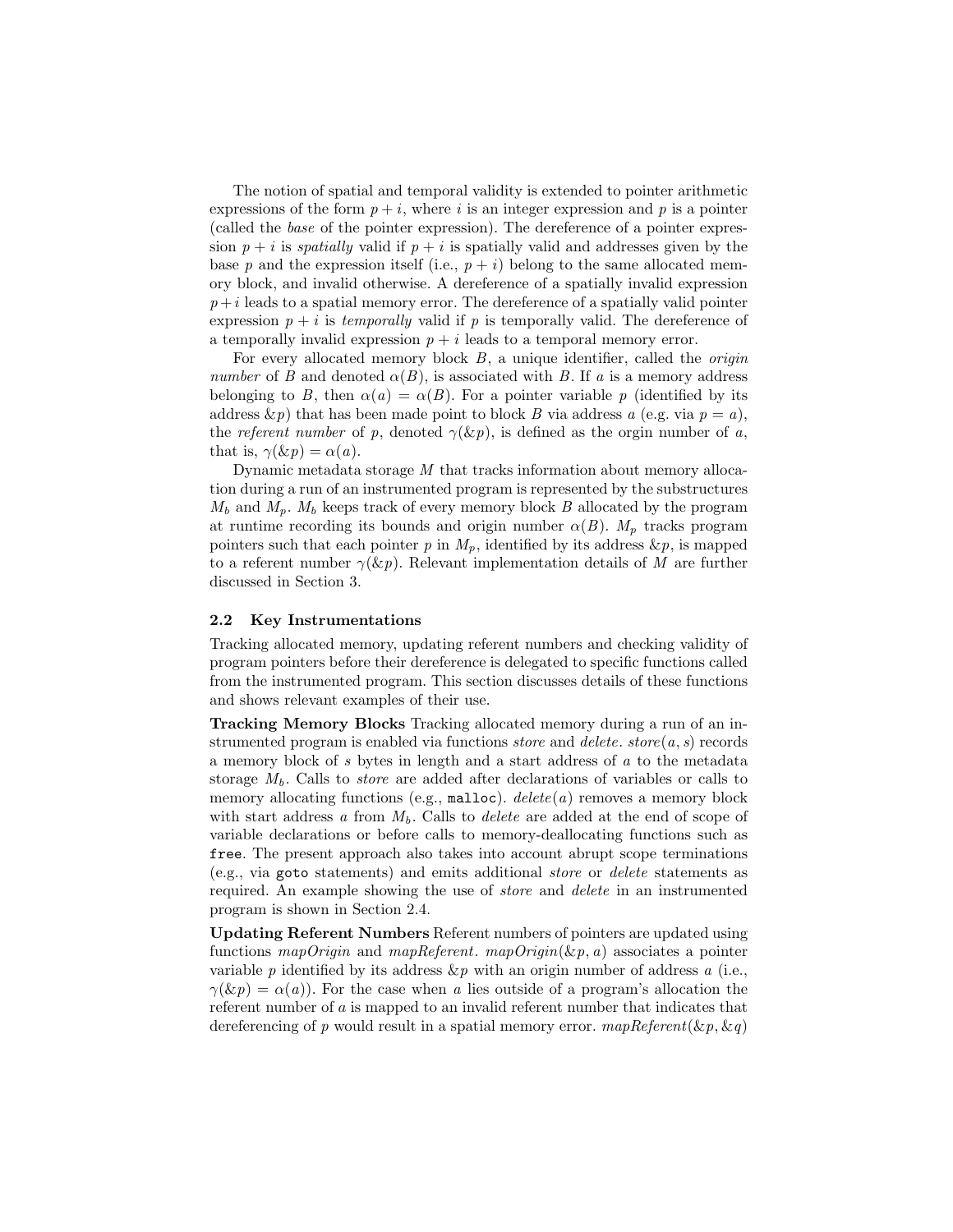sets the referent number of  $p$  to the referent number carried by another pointer variable  $\&q$  identified by its address  $\&q$  (that is,  $\gamma(\&p) = \gamma(\&q)$ ).

The following snippet shows instrumentation example using map Origin and  $mapReferent$  functions. In the original program (shown to the left), pointer  $p$ 

| Original program  | <i>Instrumented program</i>                                                                                                                                                                                               |
|-------------------|---------------------------------------------------------------------------------------------------------------------------------------------------------------------------------------------------------------------------|
| 2 char $*q = p$ ; | 1 char $*p = \text{malloc}(sizeof(char))$ ;<br>1 char *p = malloc(sizeof(char)); 2 mapOrigin(&p, p); // $\gamma(\& p) = \alpha(p)$<br>3 char $*q = p$ ;<br>4 mapReferent $(\& q, \& p);$ // $\gamma(\& q) = \gamma(\& p)$ |

is first assigned an allocated memory block and then  $q$  is made point to the same block via  $p$ . To update the referent number of  $p$  after the first assignment program instrumentation adds function call  $mapOrigin(\&p, p)$  that updates the referent of p to the origin number of the allocated block. Further, the instrumentation uses  $mapReferent(\&q, \&p)$  to set the referent number of q to that of p because the aliasing of q is performed indirectly using  $p$ . This paper further describes rules by which referent numbers are updated in Section [2.3.](#page-5-0)

Verifying Validity of Pointers Validity of pointers is established by functions svalid and tvalid that check spatial and temporal validity of pointer expressions.

Function call  $svalid(a, base, sz)$  checks spatial validity of pointer expressions and returns a non-zero value if memory addresses a,  $a + sz - 1$  and base belong to the same allocated memory block and zero otherwise. Consider an expression  $p + i$ , where p is a pointer and i is an integer expression. Spatial validity of this expression can then be established using  $svalid(p + i, p, sizeof(*p))$ . That is, svalid checks whether  $p + i$  belongs to the same allocated block as p (i.e.,  $\alpha(p+i) = \alpha(p)$  and dereferencing of  $p+i$  does not exceed the bounds of the memory block it points to. This approach facilitates detection of overflows into allocated areas, as if p and  $p + i$  refer to different blocks, then  $p + i$  accesses memory outside of bounds of an allocated object (i.e., memory block pointed to by  $p$ ). Similarly, if  $p$  belongs to unallocated area, then it is invalid and thus using p to access another memory address (even if that address belongs to allocated space) also results in a memory error.

Temporal validity of pointers is determined using function tvalid. Function call tvalid( $\&p, a$ ), where  $\&p$  is the address of a pointer variable p and a is an address, checks whether a belongs to a block  $p$  should point to. In other words, tvalid(p, a) returns a non-zero value if  $\alpha(a)$  and  $\gamma(\&p)$  have the same value and zero otherwise. tvalid expects  $p$  to be spatially valid. For instance, for an assignment  $*(p + 5) = 1$ , where p is a pointer variable of type char\*, the instrumentation adds the following assertions:

assert (svalid (p + 5, p, sizeof (\*p))); // Spatial validity error<br>assert (tvalid ( $k$ p, p)); // Temporal validity erro // Temporal validity error

#### <span id="page-5-0"></span>2.3 Rules for Updating Referent Numbers

This section now discusses the key rules for updating pointer referent numbers. Their purpose is to track the origin number of the block that was referred to at the moment when the reference was initially created. Assignments considered by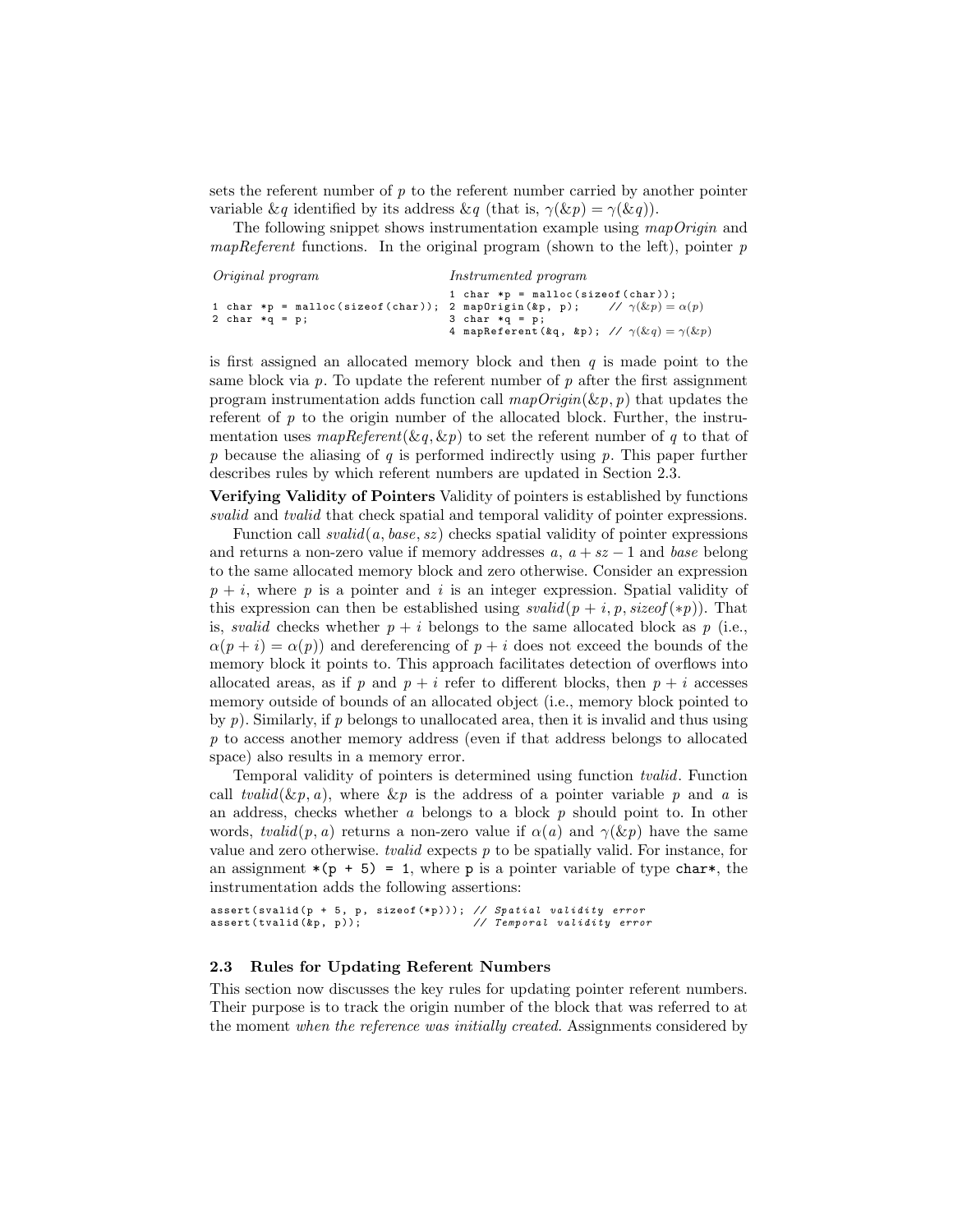the rules  $\mathcal{R}2$ ,  $\mathcal{R}3$  and  $\mathcal{R}5$  below create a new reference to a block and thus the block's origin number is stored as a referent number. The rules  $\mathcal{R}1$  and  $\mathcal{R}4$  copy (and potentially modify) an existing reference, therefore the referent number is copied as well. Rule  $R6$  is derived from rules  $R1-R5$ .

(R1) Pointer Assignments For an assignment of pointers of the form  $p = q+i$ , where both p and q are pointer variables and i in an integer expression, the referent number of p is set to the referent number of q, i.e.,  $\gamma(\&p) = \gamma(\&q)$ . The referent number of p is set to invalid if either q or  $q + i$  points to unallocated memory, or if  $q$  and  $q + i$  refer to different memory blocks.

 $(R2)$  Pointer-from-Address Assignments Assignments of the form  $p =$  $\&lval$ , where p is a pointer and *lval* is a left value expression evaluating to some address  $a$ , sets the referent number of  $p$  to the origin number of the memory block containing a. That is,  $\gamma(\&ledast p) = \alpha(\&lead)$ . Assignments involving pointer arithmetic in their left-hand-side parts (e.g.,  $p = \&lval + i$  or  $p = \&lval[i],$ where i is an integer expression) are handled similarly in that  $\alpha(klval)$  is taken for the referent number of p. For the cases when address  $\&lval + i$  evaluates to an address that does not belong to an allocated block or if addresses &lval and  $\&lval + i$  belong to different memory blocks, the referent number of p is set to an invalid value indicating that  $p$  is invalid and its dereference will lead to a memory error.

 $(R3)$  Pointer-from-non-Pointer Assignments by Cast If an assignment is of the form  $p = *rval*$ , where p is a pointer and *rval* is a right-value expression of non-pointer type which has been casted to it, then the referent number of p is set to the origin number of rval, that is,  $\gamma(\& p) = \alpha(rval)$ . Notably, such an update is potential source of imprecision as it make it possible to bypass temporal errors. We further discuss this issue in Section [3.](#page-8-0)

 $(R4)$  Non-Pointer Assignments Non-pointer assignments of the form  $lval =$ rval, where lval and rval are left- and right-value expressions are handled based on the type lval as follows. If lval is of integral or a floating point type, or if lval is of struct or a union type that contains no pointer (sub-)fields then no referent numbers are updated. Otherwise, if the assignment leads to copying pointer (sub-)fields, then all referent information is copied as well. For instance, in the assignment  $s1 = s2$ , where  $s1$  and  $s2$  have type struct {int \*p; int \*q; }, the referent number of s2.p is copied to s1.p and that of s2.q is assigned to s1.q. That is,  $\gamma(ks1.p) = \gamma(ks2.p)$  and  $\gamma(ks1.q) = \gamma(ks2.q)$ .

(R5) Library Calls If an assignment is of the form  $p = f(arg)$ , where p is a pointer and  $f(arg)$  is a call to a library or external function whose source code is not available then the referent number of  $p$  is set to the origin number of the memory block returned by  $f(arg)$  (i.e.,  $\gamma(\&p) = \alpha(p)$ ). This is suitable for many common functions returning a pointer to a newly allocated block (such as malloc) or returning a pointer to a pre-existing block (e.g. strchr) as long as f itself does not create temporally invalid pointer expressions. Approximations required to handle library functions are further discussed in Section [3.](#page-8-0)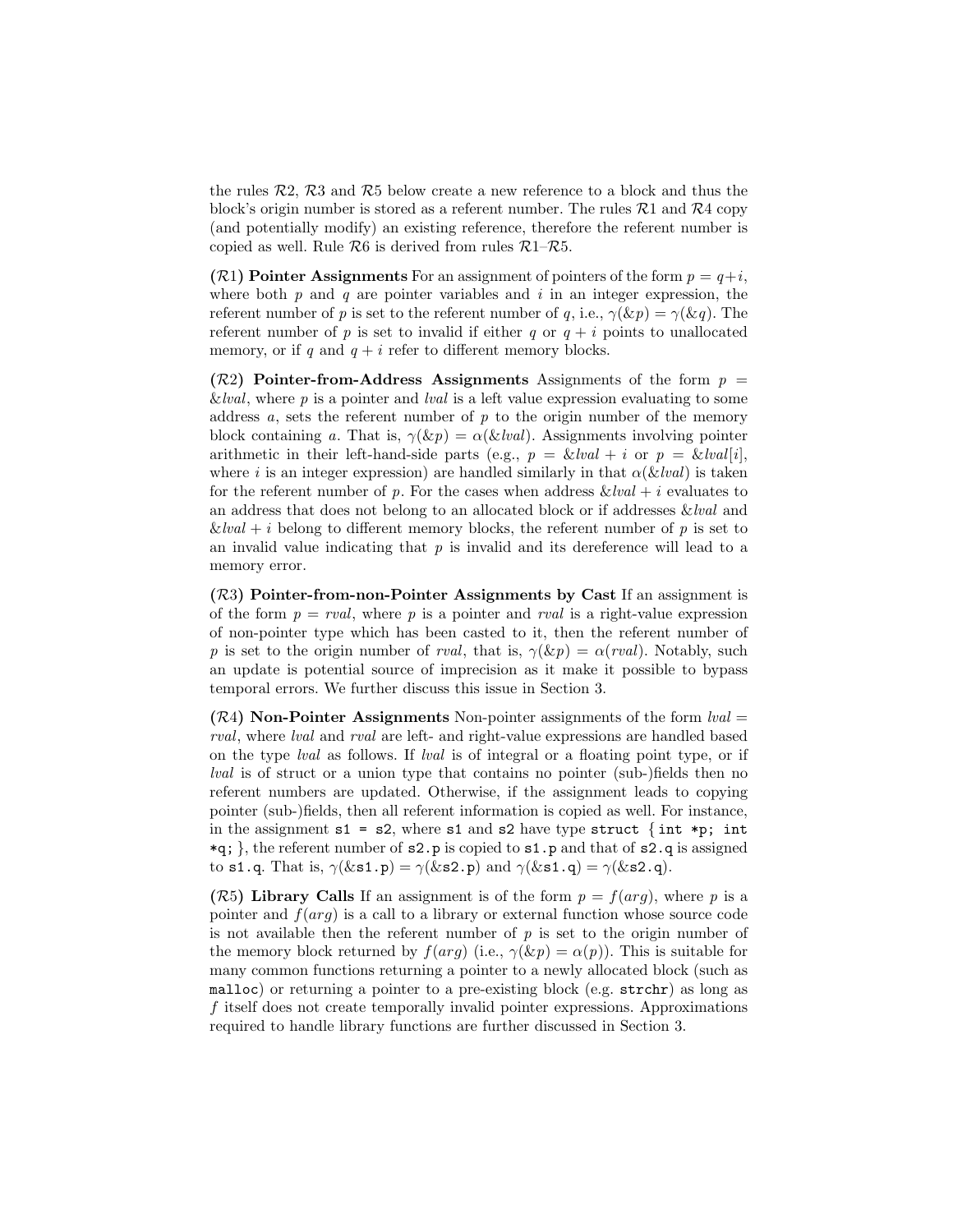$(R6)$  Functions Function calls with arguments are treated as implicit assignments where transfer of referent numbers to parameters is performed using the above rules. Return values are treated similarly. Section [3](#page-8-0) further discusses related implementation details.

#### <span id="page-7-0"></span>2.4 Instrumentation Example

Listing [2](#page-7-1) shows the resulting instrumented program for the program in Listing [1.](#page-1-3) The statements added by the program instrumentation are shown in italic font.

```
\begin{matrix} 1 & \text{int } \text{main}() \\ 2 & \text{char } *n \end{matrix}2 char *p;<br>3 store(\&p, \text{ sizeof}(\text{char}*));
 3 store(\& p, \text{ sizeof}(char))); // Record 'p' to M with origin '1'<br>4 mapOrigin(&p, NULL); // Set referent of 'p' to be inval
 4 mapOrigin(&p, NULL); // Set referent of 'p' to be invalid<br>5 {
           \overline{f}6 char i = 9;<br>7 store (k_i i) sig
 7 store(&i, sizeof(char)); // Record 'i' to M with origin '2'<br>8 p = &i;
 8 p = k i;<br>9 mapOrigin(kp, k i);
9 mapOrigin(&p, &i); // Set referent of 'p' to origin of 'i'<br>10 delete(&i); // Remove 'i' from M */
                                                      // Remove 'i' from M'*/\begin{array}{ccc} 11 & & \frac{1}{2} \\ 12 & & 6 \end{array}char j = 8;<br>store(\& j, sizeof(char));
13 store(\&j, sizeof(char)); // Record 'j' to M with origin '3'<br>14 /* Spatial: Does 'p' belong to allocated memory? Pass */
14 /* Spatial: Does 'p' belong to allocated memory? Pass */<br>15 assert(svalid(p. p. sizeof(*p)));
15 assert(svalid(p, p, sizeof(*p)));<br>16 /* Temporal: Are referent o
16 /* Temporal: Are referent of 'p'(2) and origin of 'p'(3) equal? Fail */<br>17 assert(tvalid(&p, p));
17 assert(tvalid(\&p, p));<br>18 *p = 1;
18 *p = 1;
19 delete(&j); // Remove 'j ' from M
20 delete(&p); // Remove 'p ' from M
21 }
```
<span id="page-7-13"></span><span id="page-7-12"></span><span id="page-7-11"></span><span id="page-7-7"></span><span id="page-7-6"></span><span id="page-7-4"></span>Listing 2. Example of instrumentation for the program from Listing [1.](#page-1-3)

The instrumentation process proceeds as follows. It first adds calls to store and *delete* that track memory blocks allocated by the program. Statements recording allocated memory blocks to dynamic meta-storage M (via definitions of p, i and j) are shown at Lines [3,](#page-7-2) [7](#page-7-3) and [13.](#page-7-4) Calls to delete that remove these variables from tracking are shown via Lines [10,](#page-7-5) [19](#page-7-6) and [20.](#page-7-7)

Statements that update referent number of  $p$  are shown via calls to  $mapOrigin$ at Lines [4](#page-7-8) and [9.](#page-7-9) The first call to  $mapOrigin$  at Line 4 sets the referent number of p to invalid (since p has no initializer). Further, once the pointer assignment which aliases  $p$  to i at Line [8](#page-7-10) is executed, the call to  $mapOrigin$  at Line [9](#page-7-9) updates the referent number of p to the origin number of i.

The final step of the instrumentation process adds assertions that check validity of pointer expressions before their dereferences. In the example shown in Listing [2](#page-7-1) the assignment at Line [18](#page-7-11) that dereferences p is guarded by two assertions: the assertion at Line [15](#page-7-12) verifies the spatial validity of p and the assertion at Line [17](#page-7-13) checks whether p is valid temporally before its dereference.

Since at the time of its dereference p is a stale pointer to a valid memory block described by j, its dereference leads to a temporal error. During the execution of the instrumented program shown above this violation is detected via the assertion at Line [17](#page-7-13) that fails since the referent number  $\gamma(\& p) = 2$  carried by p and the origin number of its actual pointee  $\alpha(p) = 3$  differ.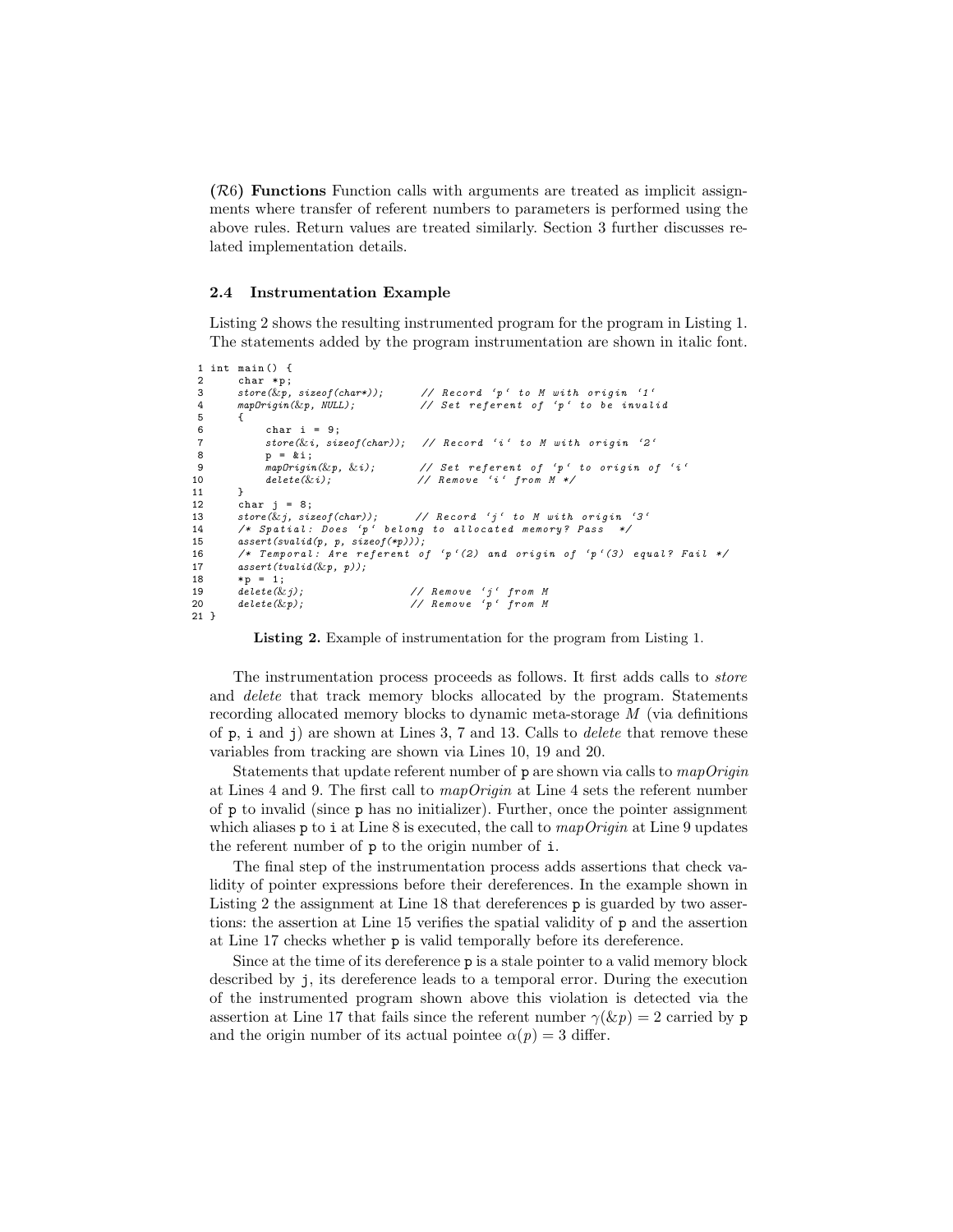### <span id="page-8-0"></span>3 Implementation Details

The present approach to detection of temporal errors has been implemented in the E-ACSL [\[4\]](#page-15-3) plug-in within the Frama-C [\[13\]](#page-15-4) source code analysis framework. E-ACSL plug-in is a runtime verification tool that accepts a C program P annotated with formal specifications written in the E-ACSL specification language and generates a new program  $P'$  that fails at runtime whenever an annotation is violated. A run of  $P'$  that satisfies all annotations is functionally equivalent to the run of P. In other words the E-ACSL plug-in instruments a program with inline monitors generated from formal specifications that can either be provided by the end-user or generated automatically by another tool. For instance, the RTE plug-in [\[8\]](#page-15-5) of Frama-C can automatically generate such annotations for most undefined behaviours (e.g., out-of-bounds errors or arithmetic overflows). Among others, E-ACSL specifications include memory-related annotations such as  $\valid(p)$  and  $\bas{\base{adr(p)}$  that respectively denote the validity of a pointer  $p$  and the start address of the memory block  $p$  belongs to. To support its memory predicates E-ACSL relies on a C runtime memory library (RTL). Memory modifications of the program are recorded by the monitor. Before program instrumentation, static analysis can be performed to safely remove unnecessary instrumentations and improve efficiency of the monitor [\[9,](#page-15-6)[10\]](#page-15-7).

Metadata Storage RTL is based on a specialized shadow memory scheme that allows to capture boundaries of allocated blocks [\[28\]](#page-16-6). The key feature of this scheme is that given an address it can identify whether that address belongs to allocated memory and if so compute the start address and the length of the block containing that address. For the purpose of this presentation the shadow memory space implementing this scheme is referred to as *spatial* shadow space.

To enable detection of temporal errors RTL has been extended to include an additional temporal shadow space that captures origin numbers of memory blocks and pointer referent numbers. Assuming a 64-bit architecture with pointers comprising 8 bytes, the temporal shadow space represents an application memory block B by 8-byte segments. Application blocks are tracked by shadow blocks of the same size such that an application segment is tracked via its shadow counterpart. Origin and referent numbers are represented by 32-bit integers. The first 4 bytes of a shadow block  $B'$  tracking application block  $B$  are used to capture the origin number of  $B$ . The 4 higher bytes of each 8-byte segment of  $B'$ store a referent number. Stack blocks whose size is less than 4 bytes are aligned at a boundary of 4. This is to provide enough space to capture an origin number in the shadow. Blocks whose sizes are between 1 and 7 bytes do not require storing referent numbers because they do not provide sufficient space to store a memory address. In 32-bit architectures, where the size of a program pointer is only 4 bytes, the shadow compression ratio increases meaning that 4 bytes of application memory need to be tracked using 8 bytes of shadow memory.

Generating origin numbers is delegated to a counter incremented each time a memory block is recorded to the meta-storage. To store an origin number x associated with a memory block  $B$  the approach writes  $x$  to a shadow memory location corresponding to the start address of B. Given an address a from block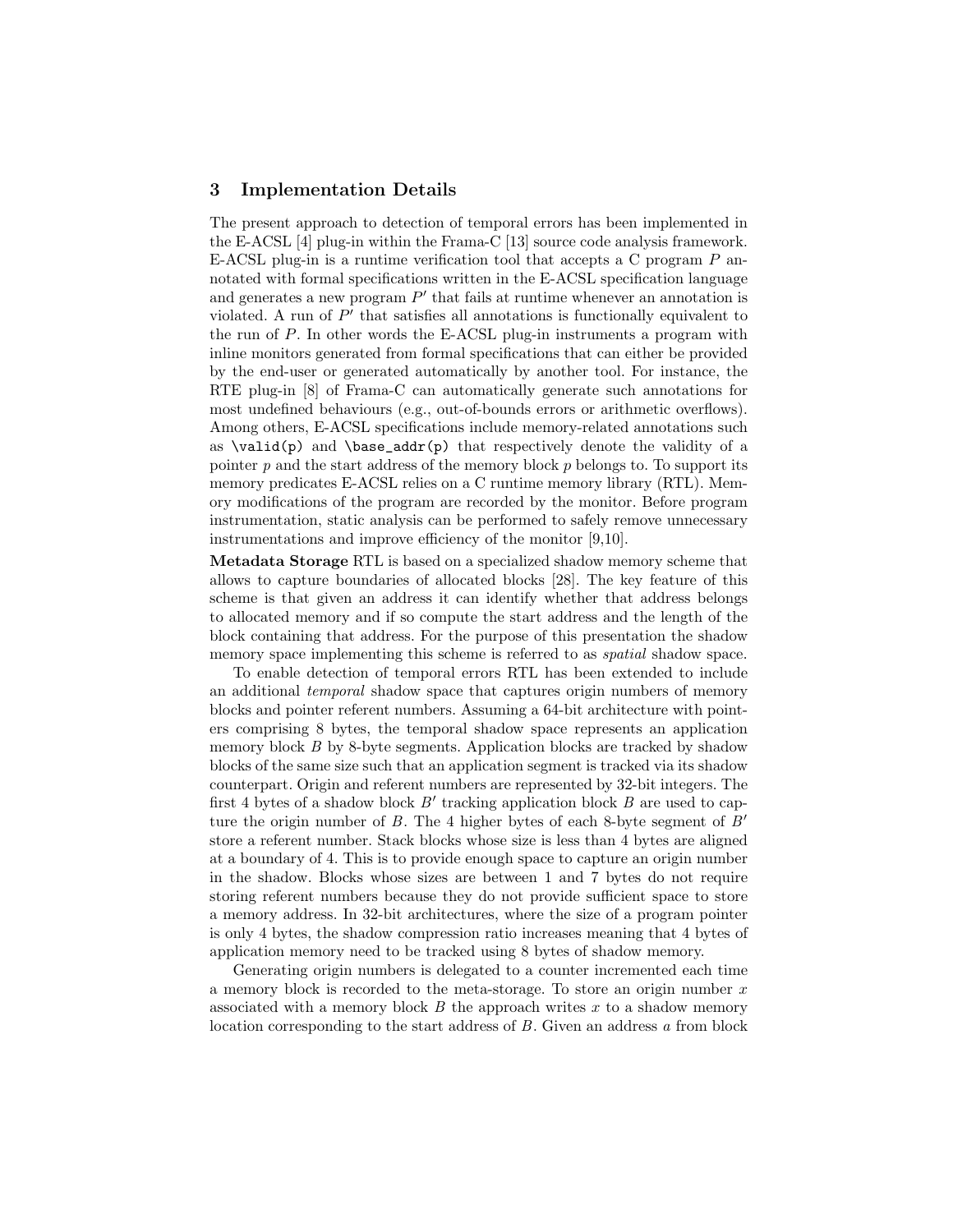B one can retrieve its origin number by first computing the start address s of B (using capabilities of the spatial shadow space) and then reading an integer stored in a shadow location mapped to s. To map a pointer at address a to a referent number x one computes the shadow address s tracking  $a$ , increments it by 4 bytes and writes  $x$  at that location. Retrieval of a referent number is similar except one reads a referent number instead of writing it.

Source Code Availability The present technique operates at a source code level of the C programming language, therefore it should make approximations when handling calls to functions for which the source code is not available. The present implementation assumes that the change to a pointer structure after such a call can only occur through calls to memcpy, memccpy, memmove, and memset functions, while treating the rest of the functions as safe in that their execution does not require updates in referent numbers. It handles a call to memcpy(dest, src,n) that copies n bytes from address src to address dest as follows. Since memcpy can duplicate pointers the monitor also updates referent numbers in the shadow memory to reflect this change. Calls to memccpy and memmove are treated in a similar way. memset(s, c, n) that fills the first n bytes of the memory area pointed to by s with the constant byte c effectively destroys all points-to relationships in that area. Once a call to memset is executed the monitor nullifies the portion of shadow space capturing referent numbers.

Function Calls As indicated in Section [2.3](#page-5-0) function calls with arguments are treated as implicit assignments. The transfer of referent numbers from arguments to function parameters, however, poses a practical problem due to a change of stack frame. This is because the address of an argument can only be known before the call. The location where the parameter will be stored, however, is not known before the new stack-frame of the called function has been created. Transfer of a referent number requires both addresses. The instrumentation solves this problem by using a global buffer to transfer referent numbers between function calls. This is such that before each call referent numbers of the function arguments are placed to this buffer. Further, once the function is called and the new stack frame is created the instrumentation transfers referent values from the global buffer to function parameters. Referent numbers associated with return values are transferred similarly.

Limitations One limitation of the present approach stems from imprecision in referent number updates via rule  $R3$ , Section [2.](#page-2-0) Consider the following snippet.

uintptr\_t i =  $(uintr_t)q$ ; // Assume q is temporally invalid  $int *p = (int*)i;$ 

Let pointer  $q$  be temporally invalid. The first assignment stores the address of the q's pointee in the integer i. Then, by Rule  $R3$  p is assigned the origin number of the memory block whose address was given via  $i$ . This makes  $p$ temporally valid even though it has been assigned from a temporally invalid pointer. Another limitation arises from referent number updates through calls to external functions (rule R5 in Section [2\)](#page-2-0). Indeed, an assignment  $p = f($ ), associates  $p$  with the origin number of the memory block address  $a$  returned by  $f()$  belongs to. The dereference of p is valid as long as the a belongs to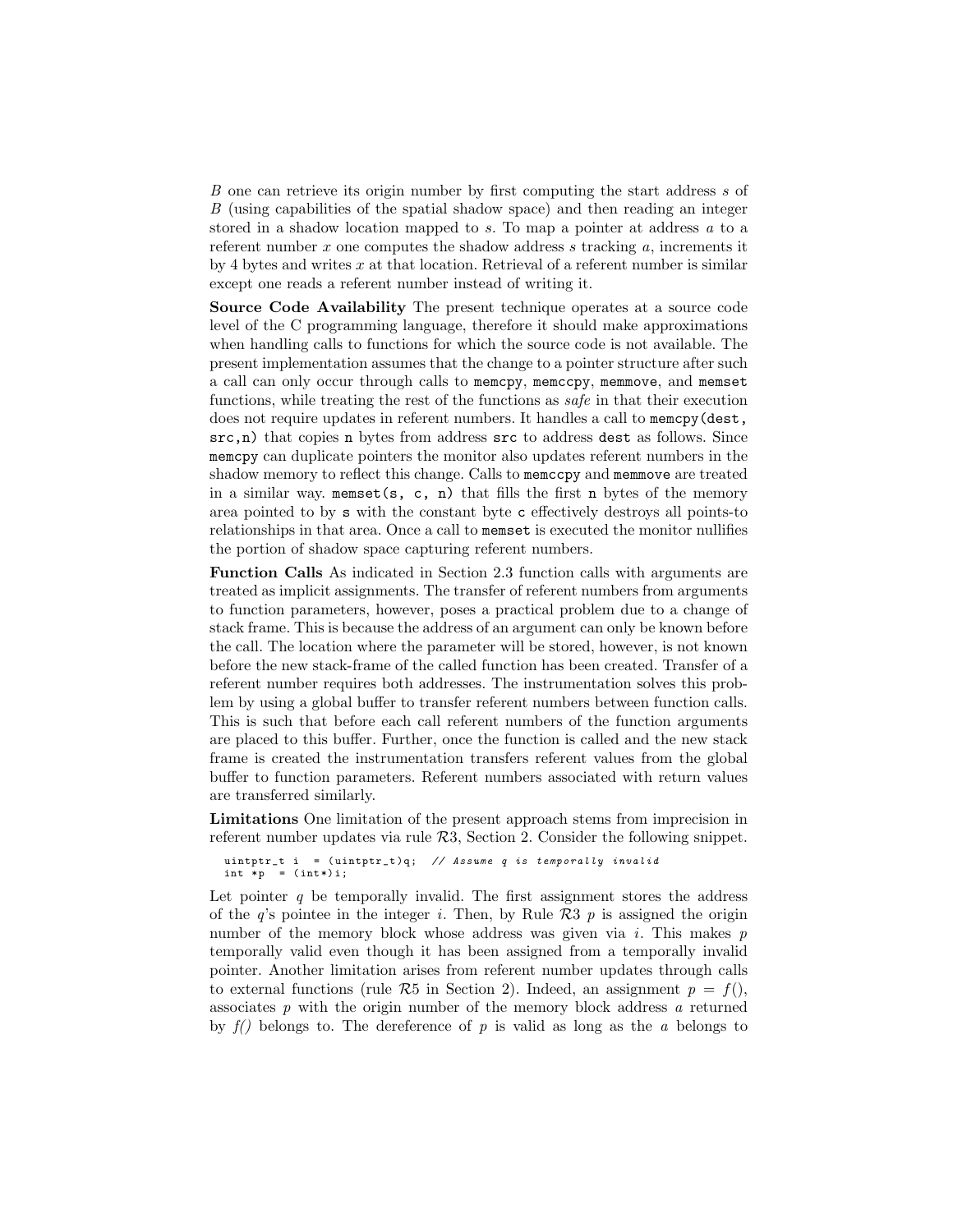allocated space. In practice  $f()$  can return an address through a temporally invalid pointer. Such an issue cannot be detected because the source code for f is not available. At a present stage of implementation temporal validity of pointers assigned through integer values and within external functions should be validated by the users of the approach. To draw the users' attention to such issues E-ACSL emits appropriate warnings.

Presently E-ACSL does not support detection of temporal errors in multithreaded programs. In practice, given that each allocation is identified uniquely (which can be achieved by synchronization), extending the proposed approach to tracking temporal memory errors during runs of multi-threaded programs is straightforward but requires engineering effort.

### 4 Experimental Results

This section now presents the results of the experimentation with the E-ACSL plug-in. The main objective of this experimentation is to evaluate precision and runtime performance of the present approach with respect to detecting temporal errors in C programs. The objective is addressed using two experiments discussed in the following sections. The platform for all results reported here was 2.30GHz Intel i7 processor with 16Gb RAM, running 64-bit Gentoo Linux.

Temporal Error Detection The first experiment aims to evaluate precision of the present analysis. During this experiment E-ACSL is used to check small programs seeded with temporal errors. The same programs are then analysed using AddressSanitizer [\[20\]](#page-16-1) (embedded in GCC-5.4.0), Dr. Memory [\[3\]](#page-15-0) (version 1.11.0) and MemCheck [\[22\]](#page-16-0) (version 3.10.1) memory debuggers.

The programs used in this experiment belong to a small benchmarking suite called TempLIST. Programs from TempLIST are aimed at evaluating precision of runtime analysers with respect to detection of temporal memory errors. The suite has been created by the authors of this paper for the purpose of assessing temporal error detection capabilities of the present approach. The authors have resorted to creating their own benchmark only because detection of temporal memory errors is not a well-studied area and appropriate code samples either do not exist or are not easy to acquire. The TempLIST benchmark has been made publicly available<sup>[2](#page-10-0)</sup> in hope that the researchers working in related areas may find it useful. Presently TempLIST comprises 15 programs ranging from 20 to 46 lines of code. Each program, containing one or two clearly marked errors explores a scenario leading to a temporal memory safety violation. Code examples derived from TempLIST have been shown in Section [1.](#page-0-0)

During this experiment E-ACSL has been successful in detecting all 23 temporal errors present in the benchmark used. AddressSanitizer, Dr. Memory and MemCheck have been able to detect only 5 errors of 23. Issues discovered by these tools stem from malloc-free-malloc sequences (see discussion in Section [1\)](#page-0-0) that can be detected using quarantine zones. However, once multiple reallocations that exhaust quarantine areas are involved such issues go unnoticed. An example of such an issue is shown in the following snippet.

<span id="page-10-0"></span> $^2$  <http://nikolai.kosmatov.free.fr/TempLIST.zip>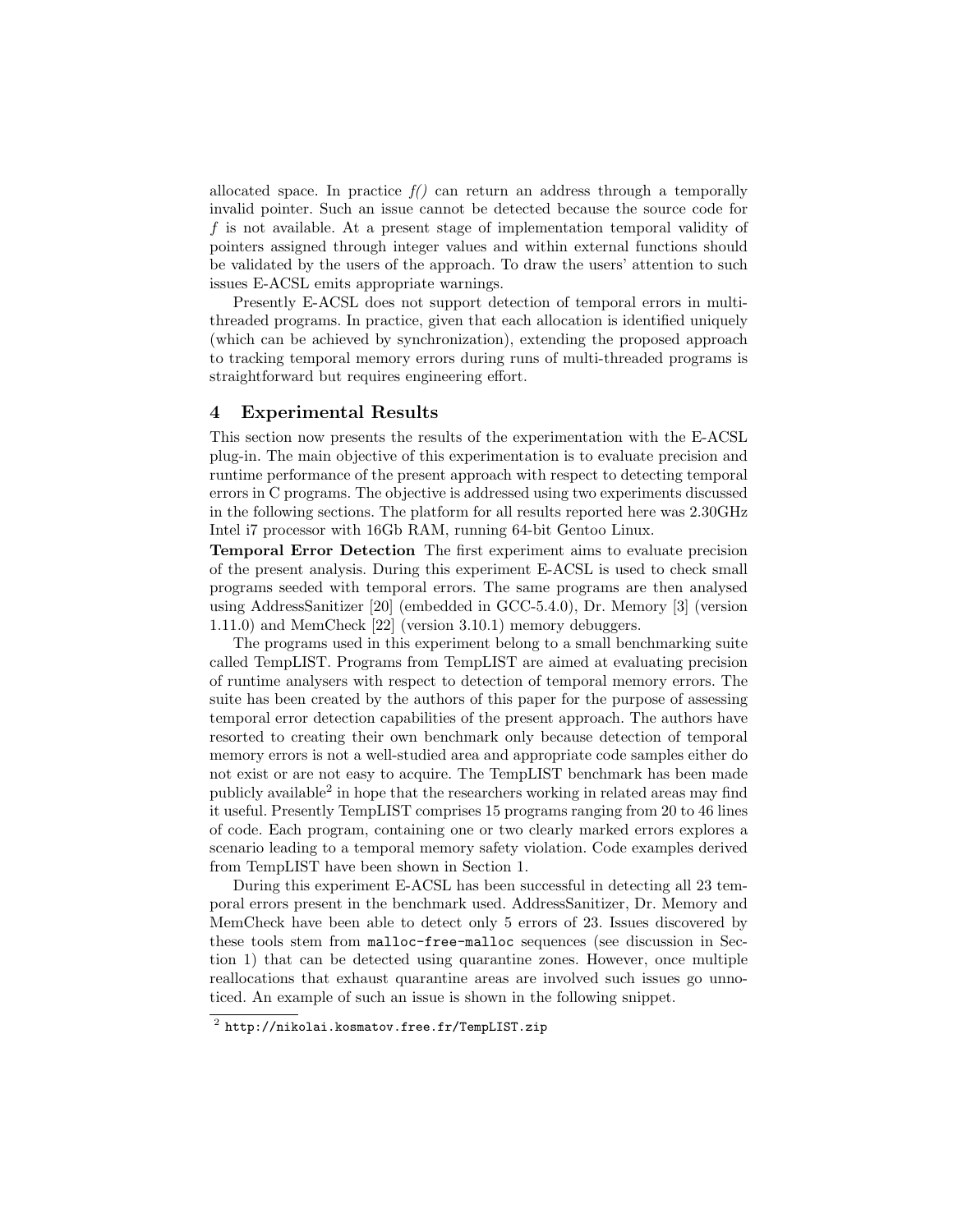```
1 int *p , * q;
2 p = q = ( int *) malloc ( sizeof ( int ));
3 \ldots4 do {
   free(q);rac{6}{7}q = malloc (sizeof (int));
8 } while (...);
9 ...
10 * p = 1;
```
Performance Overheads The second experiment assesses runtime costs of the present temporal analysis. During this experiment E-ACSL was used to monitor programs from SPEC datasets [\[25\]](#page-16-5) for CPU testing. A series of runs of original and instrumented programs were performed and their runtime measured. A runtime of a program accounts for real time between the program's invocation and its termination. This experimentation calculates performance overhead of executions that check temporal and spatial validity relative to the runtime performance of runs that enable spatial checks only. To account for variance due to external factors, such as test automation process or system  $I/O$ , the overhead was calculated using an arithmetic mean over 10 runs of the modified and the original executables. It should be noted that the focus of this experiment is on the cost of temporal analysis rather than of overall E-ACSL performance. Comparative analysis of E-ACSL overhead with respect to the overhead of the state-of-the-art memory debuggers has been recently reported [\[28\]](#page-16-6).

The programs monitored by E-ACSL were instrumented using the annotations that validate memory safety of pointer or array accesses. The annotations were generated automatically by the RTE plug-in of Frama-C (see Section [3\)](#page-8-0). To take into account all factors contributing to the programs' overhead this experimentation disabled static analysis pass during E-ACSL instrumentations.

This experimentation uses 15 C programs from SPEC CPU 2000 and 2006 datasets ranging from 1,155 to 36,037 lines of code. Remaining C programs were rejected due to current limitations of Frama-C and E-ACSL instrumentation engine independent of the proposed technique. 998.specrand and 999.specrand programs were also excluded from this experiment due to their small size and absence of temporal checks. Runs of SPEC programs were performed using inputs provided by the test input dataset of SPEC.

Figure [1](#page-12-0) shows runtime overhead of E-ACSL with temporal analysis enabled relative to the normalized execution time of E-ACSL using only spatial analysis. The results of this experimentation show that introduction of temporal analysis results in an average slowdown factor of 42% with the maximal result of 91% in 197.parser and the minimal result of 17% in 433.milc. One of the main factors contributing to the runtime overhead is the amount of pointer assignments and dereference operations. This is because each pointer assignment results in a transfer of referent numbers, whereas pointer dereferences trigger additional checks. That is, programs, using mostly integer or array operations are likely to result in lower overhead, whereas programs that mostly manipulate pointers are prone to incurring greater overhead.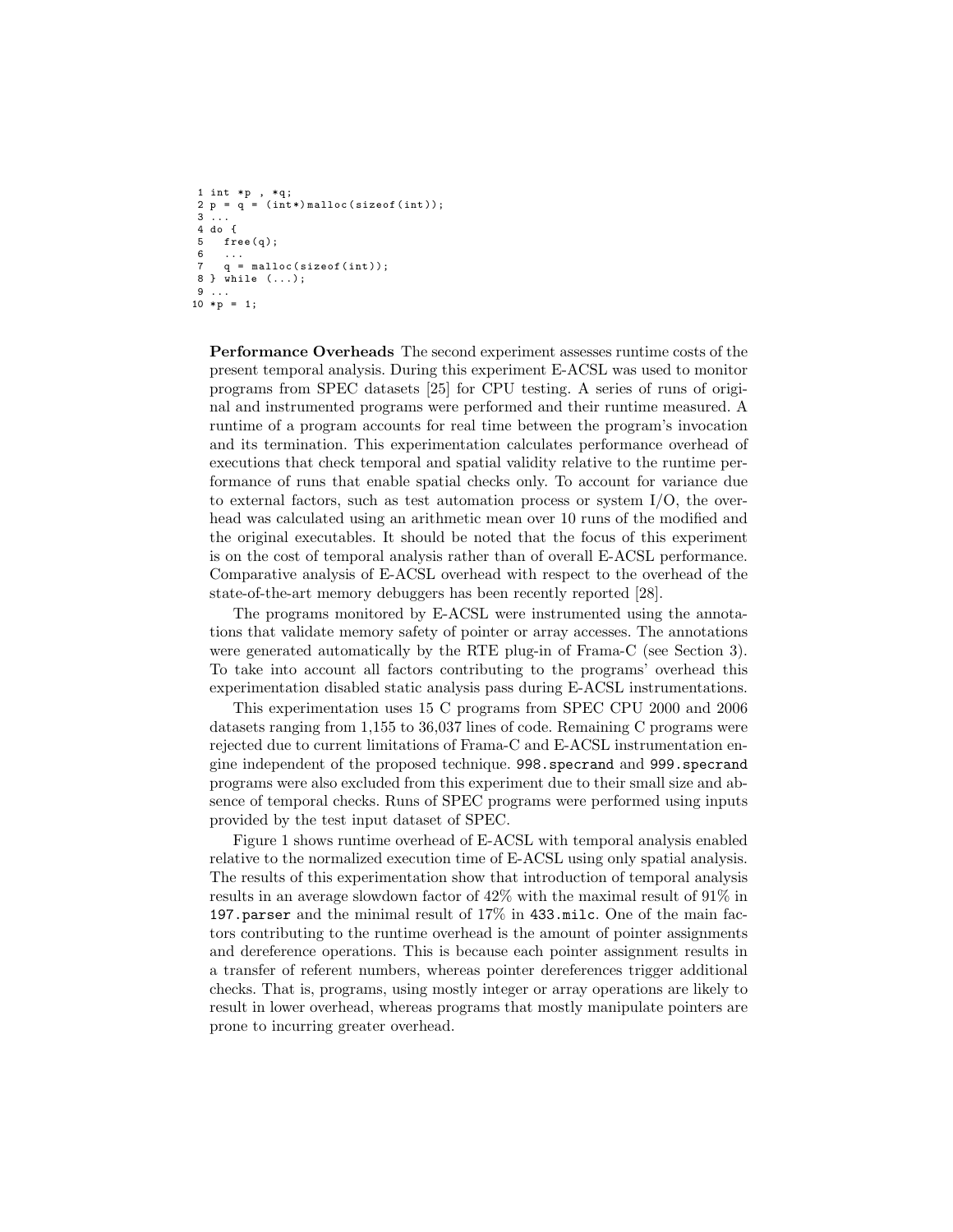

<span id="page-12-0"></span>Fig. 1. Runtime overhead of SPEC programs

The overhead of temporal analysis with respect to the runtimes of unobserved programs ranges from approximately 16 times in 470.lbm to approximately 67 times in 433.milc and averages to 35 times. Note that these results have been collected using purely dynamic technique that monitored each potential temporal violation. Using static analysis to remove unnecessary checks typically leads to a better performance. For instance, with static analysis enabled the runtime overhead of 256.bzip of over 40 times drops to only 14.44 times, and 47.31 times overhead of 458.sjeng is reduced to approximately 27 times.

In summary, even though the overhead of temporal analysis is high, it is likely to be within an acceptable range to be used with testing or debugging. In [\[28\]](#page-16-6) spatial analysis of E-ACSL has been shown to have overhead comparable to such popular tools as Dr. Memory or MemCheck; an average overhead increase of 42% that has an added benefit of temporal error detection should not present an issue in practice.

Threats to Validity The first issue that may have affected the validity of the presented results is the choice of programs. The experiment evaluating precision of temporal analysis uses programs from a small benchmarking suite developed specifically for evaluating the present approach. While authors have tried to develop representative examples of temporal errors it is possible that they have overlooked certain types of issues that might have affected the results. Further, during the experiment evaluating runtime overhead of the proposed technique programs from SPEC CPU benchmarking suites were used. Even though SPEC are well suited for estimating runtime overhead of memory monitoring tools, different programs or input values may result in different overheads. Additionally, because of technical issues with Frama-C and E-ACSL instrumentation engine several SPEC CPU programs were excluded from the experiment. Using those programs may have also affected the averaged overhead results. The final issue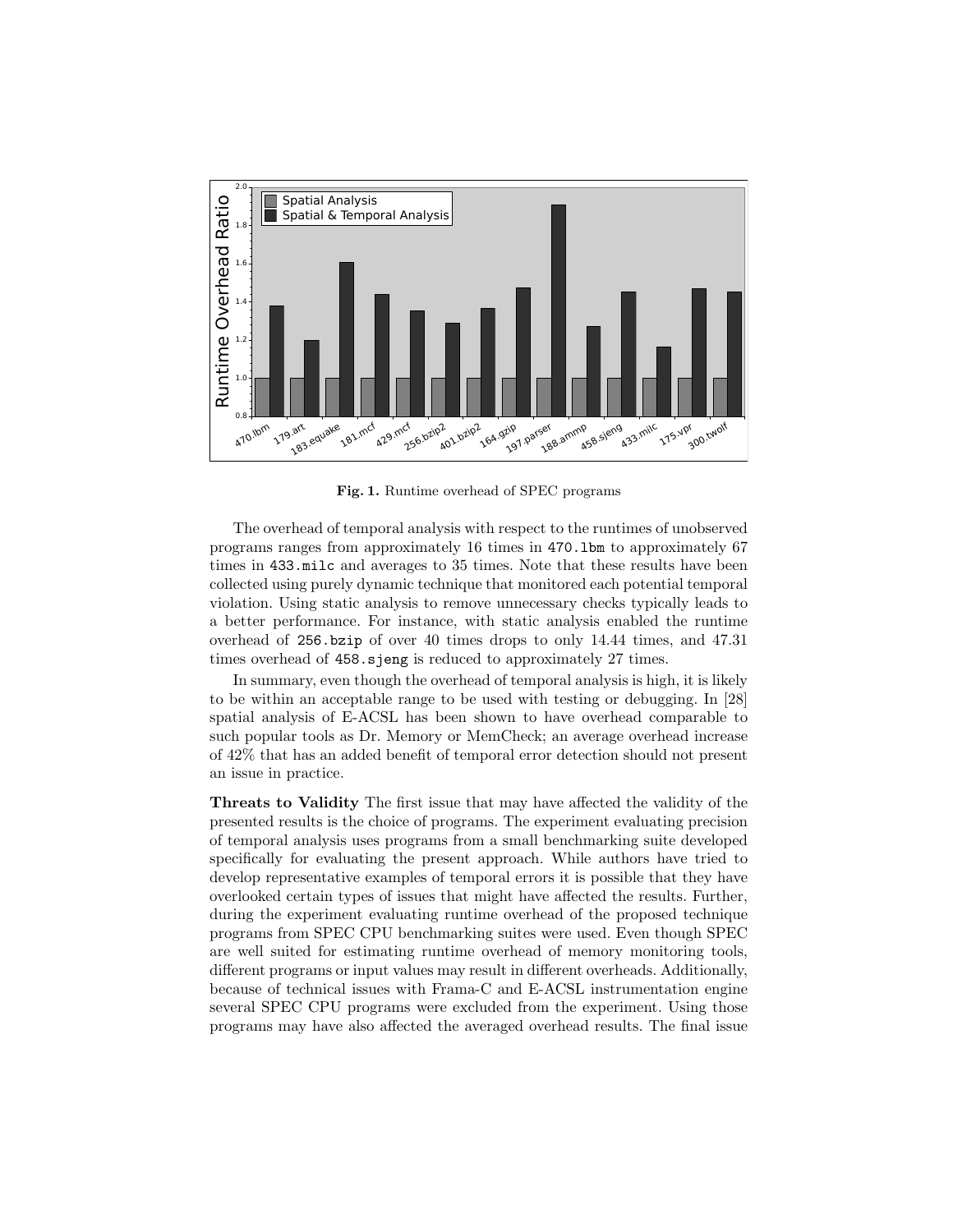corresponds to the platform used. The experiments were performed on a machine with a 64-bit architecture where a width of a pointer is 8 bytes. This setup allows to use 1:1 compression ratio for tracking referent and origin numbers. 32-bit architectures require twice as much memory to track temporal information. As such, in 32-bit architectures overhead results may differ to the overhead incurred in 64-bit machines.

## 5 Related Work

One popular way to detect memory errors at runtime is called memory debugging. This approach tracks memory allocated by a program (typically via shadow mappings) and checks that accessed memory locations have been properly allocated and/or initialized. Rational Purify [\[7\]](#page-15-1) uses compile-time instrumentations to add instructions tracking the memory state of an executing program directly into object files. MemCheck [\[22\]](#page-16-0), a memory debugger built atop the Valgrind instrumentation platform [\[16](#page-16-7)[,17\]](#page-16-8), uses dynamic binary instrumentation (DBI) to instrument a program at runtime and track heap memory with bit-level precision. SGCheck [\[23\]](#page-16-9) is a similar effort targeting stack and global memory. Another notable DBI-based memory debugger is Dr. Memory [\[3\]](#page-15-0). AddressSanitizer [\[20\]](#page-16-1) is a popular memory debugger targeting out-of-bounds accesses and use-after-free violations. AddressSanitizer [\[20\]](#page-16-1) is known for its low runtime overheads due to a compact shadow state encoding that tracks 8-byte sequences by 3 bits. AddressSanitizer, initially built on top of a Clang compiler, has now been ported to GCC replacing mudflap [\[6\]](#page-15-8). MemorySanitizer [\[26\]](#page-16-10) and ThreadSanitizer [\[21\]](#page-16-11) are similar tools aiming detection of initialization errors and data races.

While effective for detection of spatial violations memory debuggers have a limited capacity for detecting temporal errors. Their detection is based upon custom allocation strategies that try to allocate new memory blocks at new addresses as much as possible making stale pointers refer to unallocated portions. Such an approach, however, is unsound, making stale pointers refer to allocated memory eventually possible. Such an approach is also not suitable for stack allocations typically handled by a compiler. The present approach is different in that it tracks temporal metadata allowing to identify temporal memory errors without the need for a custom allocation strategy or modification to compile or runtime environments.

An orthogonal way of tracking memory is by using fat pointers, a technique that extends pointers to carry metadata about their pointees. Safe C [\[2\]](#page-15-2) detects temporal memory errors by associating memory blocks and pointers with "capabilities" that identify allocations uniquely. A temporal error is detected if a capability of dereferenced pointer is the same as that of the memory block it points to. The use of fat pointers has been explored by various researchers [\[11,](#page-15-9)[15,](#page-15-10)[14\]](#page-15-11).

Detecting temporal errors using Safe C capabilities is similar to origin and referent numbers used by the present technique. One key difference, however, is the way to track memory. Using fat pointers leads to changes in pointer layout that often break legacy programs. Further, Safe C requires "well-behaved" code in which pointer values are not created from or manipulated as non-pointer values. The present technique has no such limitation.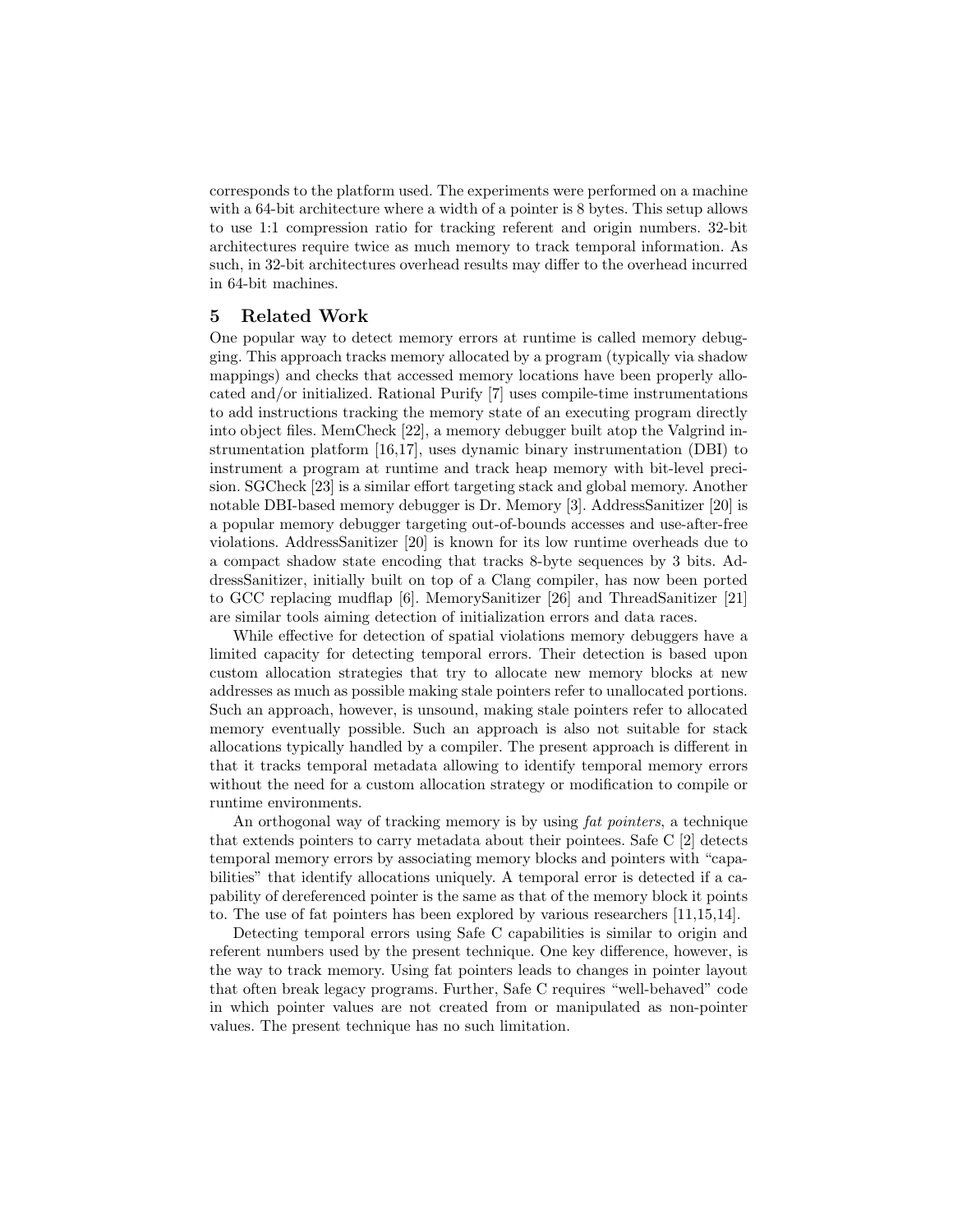Another way to detect memory errors is by using backwards compatible techniques [\[12,](#page-15-12)[19,](#page-16-12)[5](#page-15-13)[,1\]](#page-15-14) that use in-memory databases to associate pointer addresses with bounds metadata of their pointees. Even though these techniques solve issues associated with the use of fat pointers by keeping the pointer layout intact, their primary concern is detection of spatial violations.

A notable effort to ensuring safety of C programs is MemSafe [\[24\]](#page-16-4) that uses a combination of pointer and object metadata. MemSafe maps each allocated object to a unique identifier and each pointer to an identifier of the object the pointer refers to. Pointer identifiers are used to compute object metadata and check spatial validity of pointers before their dereference. MemSafe detects temporal errors by adding statements that forcibly assign invalid values to stale pointers. Additionally, since each allocated object is unique, a stale pointer can be identified by matching the identifier of its referent against object metadata.

One limitation of MemSafe the use of pointer metadata to determine properties of allocated objects. On the contrary, the present approach computes metadata at an address level. This facilitates detection of overflows into allocated areas (unsupported by MemSafe) and ensures that referent numbers are updated correctly. Another key benefit of the present technique is management of referent numbers using shadow memory. This ensures correct updates of referent numbers even during bulk copy of memory areas, where several objects containing pointers can be copied at once (e.g., via memcpy). Since MemSafe utilizes pointer metadata it requires approximations to handle such issues.

### 6 Conclusion

This paper presented a dynamic technique to detection of temporal memory errors in C programs. This approach consumes a C program P and instruments it with statements that track memory allocated by a program at runtime and assertions that verify validity of pointer dereferences. A run of an instrumented program  $P'$  that attempts to dereference an invalid pointer (either spatially or temporally) is aborted and the discovered vulnerability is reported. During its execution  $P'$  allocates and associates memory objects with origin numbers that uniquely identify memory allocations. Program pointers in turn are associated with referent numbers – origin numbers of the objects they should point to. Dereferencing a pointer to allocated memory whose referent number mismatches the origin number of the object it points to detects a temporal error.

The present technique has been implemented in E-ACSL, a runtime verification tool built on top of the Frama-C source code analysis platform. Experimentation with E-ACSL using TempLIST benchmarks has shown that the present approach is capable of reliable and systematic detection of temporal memory errors missed by such state-of-the-art memory debuggers as AddressSanitizer, Dr. Memory and MemCheck. Further experimentation with SPEC CPU benchmarks has shown that the presented technique incurred an average runtime overhead of 42% compared to monitoring only spatial memory errors. Such results suggest that the present technique is suitable for use during testing and debugging of real programs where an increased analysis cost is amortized by the value of the analysis capable of detecting a wider class of errors.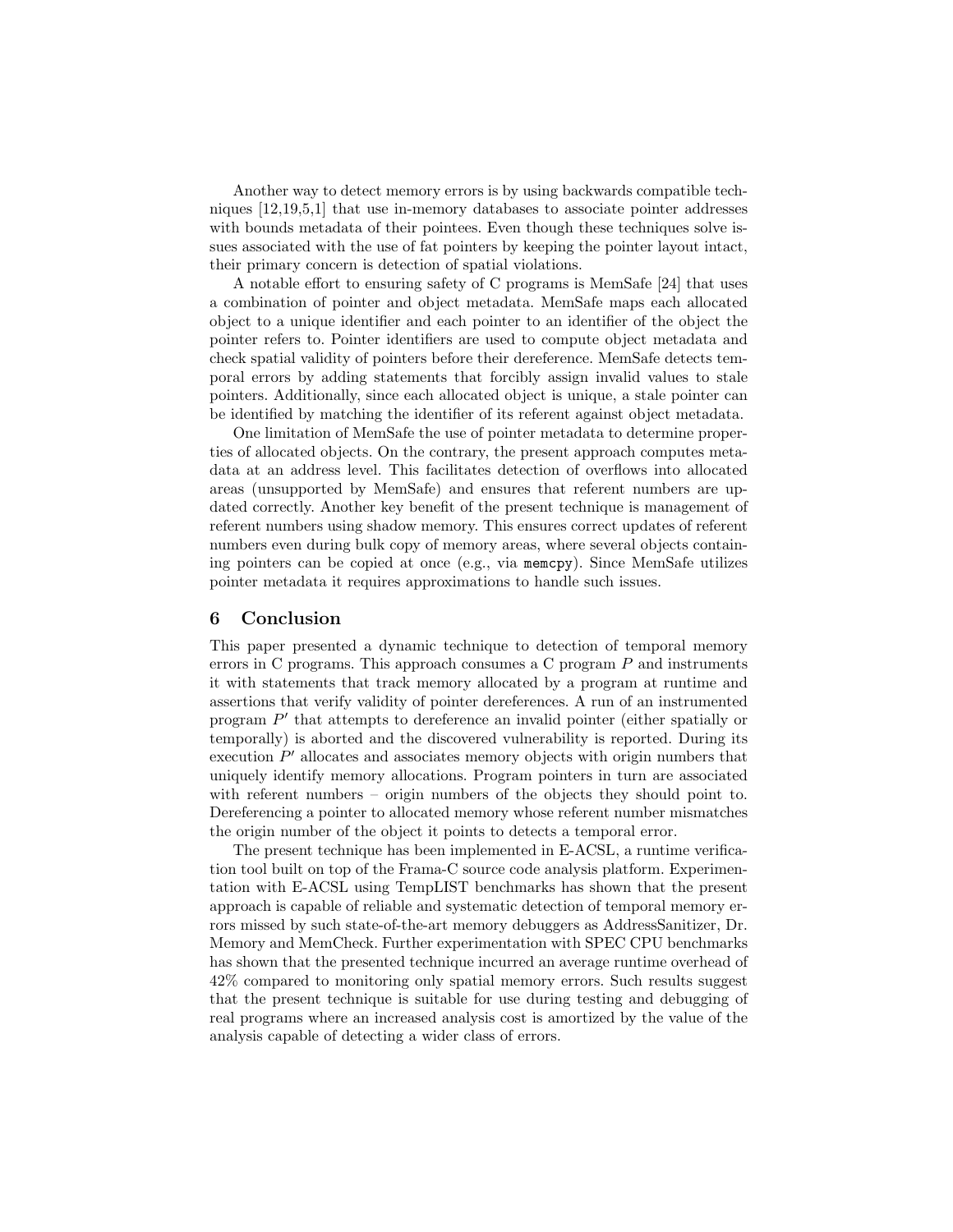### References

- <span id="page-15-14"></span>1. Akritidis, P., Costa, M., Castro, M., Hand, S.: Baggy bounds checking: An efficient and backwards-compatible defense against out-of-bounds errors. In: Proceedings of the USENIX Security Symposium. pp. 51–66. USENIX Association (August 2009)
- <span id="page-15-2"></span>2. Austin, T.M., Breach, S.E., Sohi, G.S.: Efficient detection of all pointer and array access errors. In: Proceedings of the ACM SIGPLAN Conference on Programming Language Design and Implementation. pp. 290–301. ACM (June 1994)
- <span id="page-15-0"></span>3. Bruening, D., Zhao, Q.: Practical memory checking with Dr. Memory. In: Proceedings of the Annual IEEE/ACM International Symposium on Code Generation and Optimization. pp. 213–223. CGO '11, IEEE Computer Society, Washington, DC, USA (2011)
- <span id="page-15-3"></span>4. Delahaye, M., Kosmatov, N., Signoles, J.: Common specification language for static and dynamic analysis of C programs. In: Proceedings of the ACM Symposium on Applied Computing. pp. 1230–1235. ACM (March 2013)
- <span id="page-15-13"></span>5. Dhurjati, D., Adve, V.S.: Backwards-compatible array bounds checking for C with very low overhead. In: Proceedings of the International Conference on Software Engineering. pp. 162–171. ACM (May 2006)
- <span id="page-15-8"></span>6. Eigler, F.C.: Mudflap: pointer use checking for C/C++. In: Proceedings of the GCC Developers Summit. pp. 57–70 (May 2003)
- <span id="page-15-1"></span>7. Hastings, R., Joyce, B.: Purify: Fast detection of memory leaks and access errors. In: Proceedings of the Winter USENIX Conference. pp. 125–136 (January 1992)
- <span id="page-15-5"></span>8. Herrmann, P., Signoles, J.: Frama-C's annotation generator plug-in. CEA LIST, Software Safety Laboratory, Saclay, F-91191 (2016), [https://frama-c.com/rte.](https://frama-c.com/rte.html) [html](https://frama-c.com/rte.html)
- <span id="page-15-6"></span>9. Jakobsson, A., Kosmatov, N., Signoles, J.: Fast as a shadow, expressive as a tree: Optimized memory monitoring for C. Science of Computer Programming 132, Part 2, 226 – 246 (2016), special Issue on Software Verification and Testing (SAC-SVT'15)
- <span id="page-15-7"></span>10. Jakobsson, A., Kosmatov, N., Signoles, J.: Rester statique pour devenir plus rapide, plus pr´ecis et plus mince. In: Baelde, D., Alglave, J. (eds.) Journes Francophones des Langages Applicatifs. Le Val d'Ajol, France (January 2015)
- <span id="page-15-9"></span>11. Jim, T., Morrisett, J.G., Grossman, D., Hicks, M.W., Cheney, J., Wang, Y.: Cyclone: A safe dialect of C. In: Proceedings of the General Track: 2002 USENIX Annual Technical Conference. pp. 275–288. USENIX (June 2002)
- <span id="page-15-12"></span>12. Jones, R.W.M., Kelly, P.H.J.: Backwards-compatible bounds checking for arrays and pointers in C programs. In: Proceedings of the International Workshop on Automatic Debugging. pp. 13–26. Linköping University Electronic Press (September 1997)
- <span id="page-15-4"></span>13. Kirchner, F., Kosmatov, N., Prevosto, V., Signoles, J., Yakobowski, B.: Frama-C: A software analysis perspective. Formal Aspects of Computing 27(3), 573–609 (2015)
- <span id="page-15-11"></span>14. Kwon, A., Dhawan, U., Smith, J.M., Jr., T.F.K., DeHon, A.: Low-fat pointers: compact encoding and efficient gate-level implementation of fat pointers for spatial safety and capability-based security. In: Proceedings of the ACM SIGSAC Conference on Computer and Communications Security. pp. 721–732. ACM (November 2013)
- <span id="page-15-10"></span>15. Necula, G.C., Condit, J., Harren, M., McPeak, S., Weimer, W.: CCured: type-safe retrofitting of legacy software. ACM Transactions on Programming Languages and Systems 27(3), 477–526 (2005)